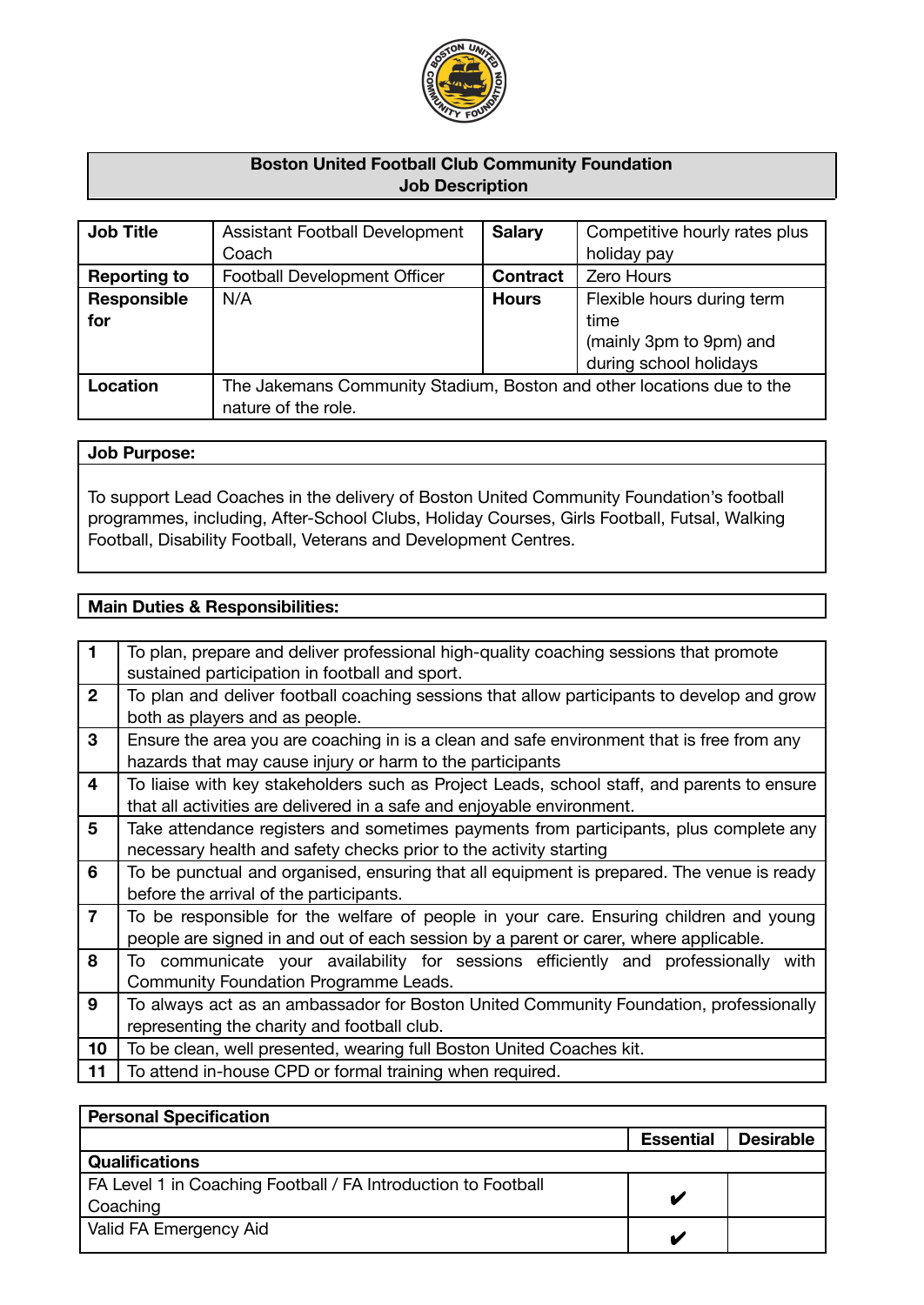

| Valid FA Safeguarding Children Certificate                                                                             | V |  |
|------------------------------------------------------------------------------------------------------------------------|---|--|
| Valid FA Enhanced DBS Check                                                                                            | V |  |
| <b>FA Youth Modules</b>                                                                                                |   |  |
| FA Futsal Level 1                                                                                                      |   |  |
|                                                                                                                        |   |  |
| <b>Knowledge and Experience</b>                                                                                        |   |  |
| Experience of supporting of delivering football/sports sessions                                                        | V |  |
| Knowledge of how a football/sport session should be structured to                                                      |   |  |
| meet a fun safe environment.                                                                                           |   |  |
| Experience of assisting or delivering session in a range of settings                                                   |   |  |
| Experience of working with a range of partners                                                                         |   |  |
|                                                                                                                        |   |  |
| <b>Skills and Abilities</b>                                                                                            |   |  |
| Ability to communicate effectively with participants, parents/carers,                                                  | V |  |
| and partners                                                                                                           |   |  |
| Ability to work individually and as part of a team                                                                     | V |  |
| Excellent planning and organisational skills and attention to detail                                                   | V |  |
| A drive to help people achieve their goals                                                                             | V |  |
| Willingness to work unsocial hours, including evenings and weekends                                                    | V |  |
| Ability to evaluate sessions and provide quality feedback to                                                           | V |  |
| participants, assistants, and support staff                                                                            |   |  |
|                                                                                                                        |   |  |
| <b>Other</b>                                                                                                           |   |  |
| Must satisfy relevant pre-employment checks including two<br>satisfactory references and Enhanced FA DBS Check.        |   |  |
| Ability to undertake any necessary travel in connection with the duties                                                |   |  |
| of the post                                                                                                            | V |  |
| Must be able to recognise discrimination in its many forms and adhere                                                  |   |  |
| to the BUFCCF equality & diversity policies.                                                                           | V |  |
| To have knowledge and understanding of health and safety issues and                                                    | V |  |
| to follow the policies and procedures of Boston United Community                                                       |   |  |
| Foundation in such regard.                                                                                             |   |  |
| Undertake other duties as required ensuring efficient work on behalf of<br>the Boston United Community Foundation team | V |  |

| <b>Control of Resources</b> |                                                                              |  |
|-----------------------------|------------------------------------------------------------------------------|--|
| <b>Staff</b>                | The employee is responsible for supervising any assistant coaches while      |  |
|                             | working on the Football Development projects.                                |  |
| <b>Volunteers/</b>          | The employee is responsible for working with the Lead Coach to supervise any |  |
| <b>Work</b>                 | volunteers and work experience placements and integrate them into the work   |  |
| <b>Experience</b>           | programme.                                                                   |  |
| Equipment                   | Assist the Lead Coach in ensuring the equipment is checked and safe to use   |  |
|                             | which is necessary for the effective delivery of your sessions.              |  |